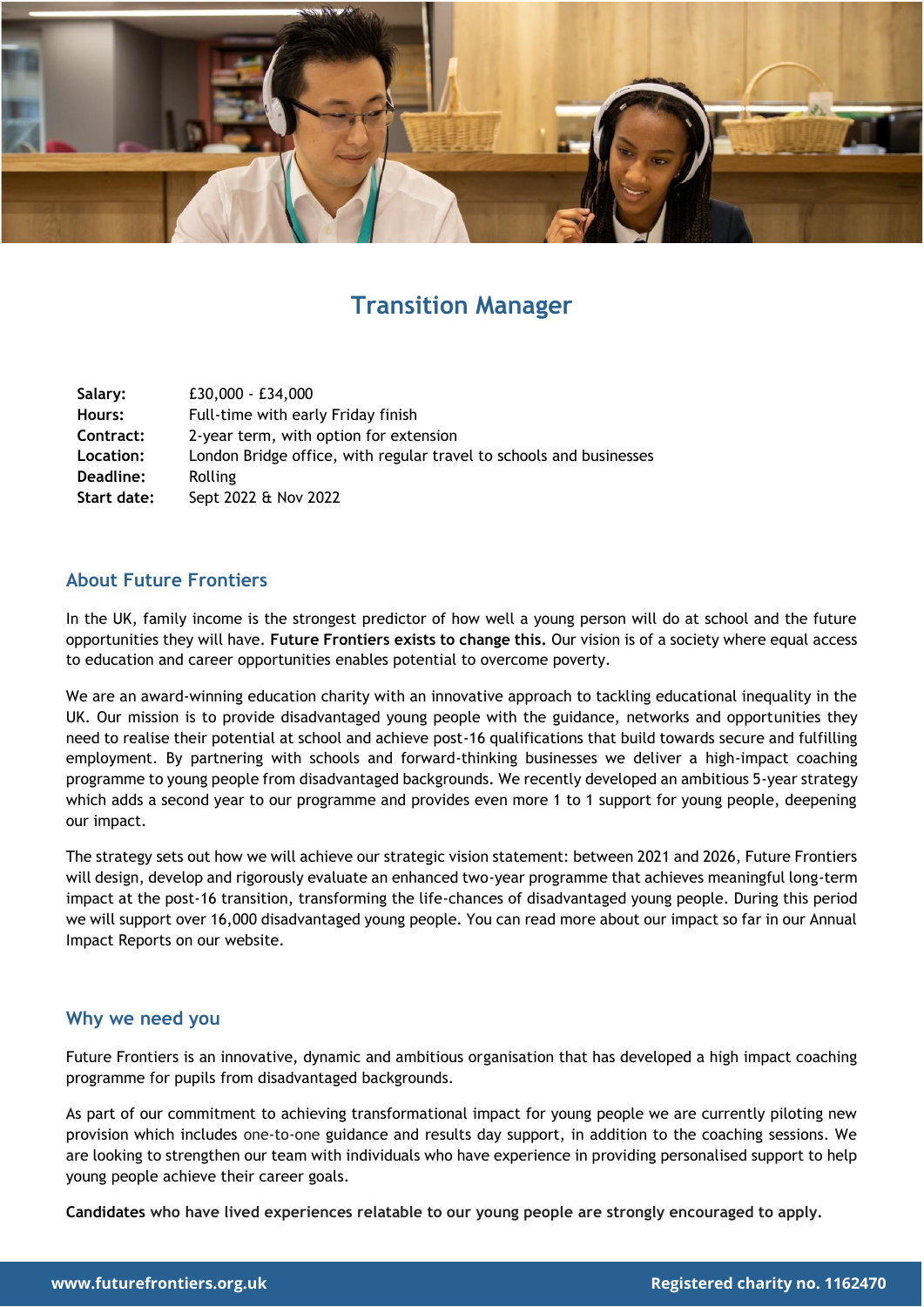### **Your responsibilities**

#### **Programme delivery**

You will lead a portfolio of programmes across Greater London and further afield and deliver all stages of the programme for young people in yr10. This will include programme set up and admin, onboarding and launching to pupils, preparing and training coaches, conducting DBS checks, leading coaching sessions and monitoring programme feedback. This part of the role will involve regular travel to schools and businesses.

### **Training coaches**

You will be trained to deliver high quality in-person training sessions for each cohort of volunteer coaches in your portfolio of programmes. You will be supported to develop your skills in group training and public speaking.

#### **Managing school and business relationships**

You will build and maintain long standing relationships with the designated lead at each school and business partner in your cohort. You will work with them at the planning, delivery and feedback stages of each programme.

#### **Transitions Support**

You will be working with young people in years 10 and 11 to enable them to make positive post-16 transitions. This will include leading group sessions, providing in-person one-to-one transition support, building positive partnerships with parents and other relevant stakeholders, and leading GCSE results day and enrolment support.

#### **Programme Monitoring**

You will be responsible for collecting feedback and key data from your coaches, students and schools. You will work with the programmes team to identify trends in programmatic success and develop interventions that continually improve each programme.

# **About you**

#### This experience is essential:

- **Experience of working with young people from a wide range of backgrounds**; including the educational and career barriers faced by those who have experienced disadvantage.
- **Experience in delivering one-to-one and group work to young people**; supporting and motivating them to successfully achieve positive outcomes.

#### Skills and competencies:

- **Passionate about education:** You are driven to improve opportunities for young people from disadvantaged backgrounds.
- **Build relationships**: You are adept at quickly establishing supportive relationships with young people as well as their parents and teachers.
- **Highly organised with excellent project management skills**: You can manage a varied workload and prioritise effectively whilst maintaining accuracy.
- **Outstanding written and verbal communication**: You inspire those around you by articulating with passion and conviction the impact of the Future Frontiers programme in a clear and concise style.
- **Independent problem solving:** You can remain calm and confident under pressure whilst maintaining a positive and professional attitude.